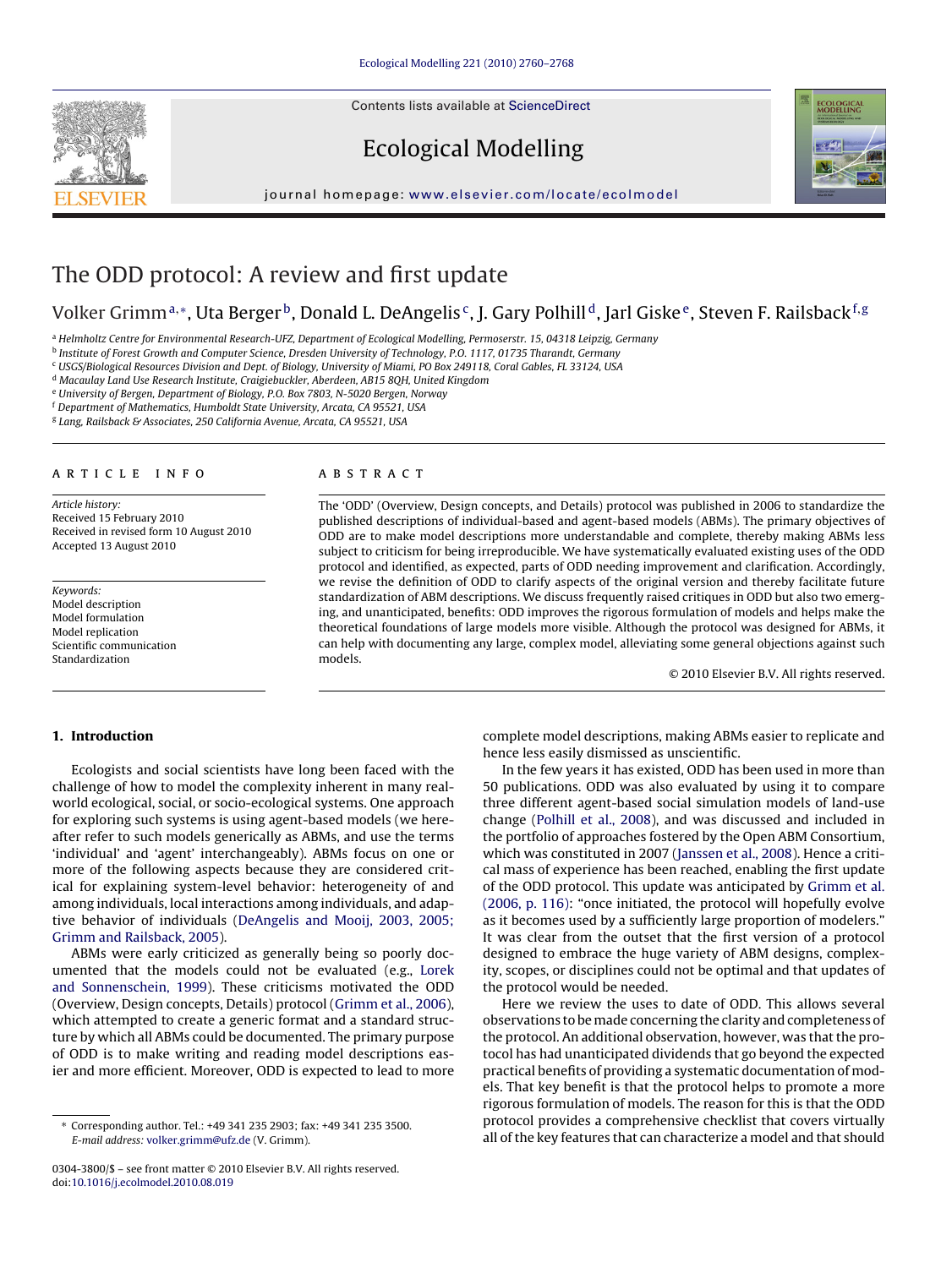<span id="page-1-0"></span>be described. Because models are vehicles for applying theory to real-world situations, we believe that this also helps communicate clearly the theoretical background and assumptions of the model.

A further observation is that the application of the ODD protocol to model descriptions may be appropriate not only for the ABMs, but for large, complex models in general. The advantages and disadvantages of large, complex models in ecology have been reviewed and debated in many places (e.g., [Jørgensen, 1992; Liebhold, 1994;](#page-8-0) [Logan, 1995; DeAngelis and Mooij, 2003; May, 2004; Grimm et al.,](#page-8-0) [2005\),](#page-8-0) the debate often revolving about the level of detail necessary in a model, the tradeoff being between greater realism on the one hand and greater parsimony and transparency on the other. It is not our goal to enter that debate, but to suggest that ODD be used as a thorough and consistent framework for documenting models, which can help to make large, complex models as clear as possible to the reader and user (e.g., [Müller et al., 2007\).](#page-8-0) If substantial clarification of large, complicated ecological models can be achieved, then a major disadvantage in such models, that is, the difficulty in understanding them, may be overcome. We will center our comments here on application to ABMs, but broader use of ODD is implied.

The update of the ODD protocol and its description is based on a review of all model descriptions using the protocol that existed by December 2009, checking whether the protocol's terminology was consistently understandable. This assessment had to be based on our subjective assessment on whether or not ODD elements were used as described in [Grimm et al. \(2006\)](#page-8-0) because a more quantitative assessment seemed not to be possible at this stage.

Our main conclusion from three years of ODD application is that, while the protocol itself does not need a major overhaul, an update of the description of the protocol is needed, as several elements and some important terms have proven unclear or were sometimes misinterpreted. In addition, experience has revealed important potential benefits of ODD that were not foreseen when it was developed. It is worth addressing these benefits to further increase the value of the ODD protocol in the scientific community.

In the following, we first present our review of ODD-based model descriptions. As a result of this review, we then present an updated description and explanation of the seven elements of ODD. We then discuss those features of ODD that have been criticized as well as important benefits that were not anticipated by [Grimm et](#page-8-0) [al. \(2006\).](#page-8-0)

#### **2. Review of ODD-based model descriptions**

#### 2.1 Methods

We searched the 'Web of Science' reference data base (Thomson Scientific) for publications citing the original ODD publication ([Grimm et al., 2006\).](#page-8-0)We selected those publications that claimed to follow the ODD protocol in the model descriptions. For each of the publications, we checked whether the ODD format was completely followed, which includes using exactly the identifiers and sequence of all seven elements of the ODD format. Then, for each of the elements of the protocol that was included, we checked whether it was either used more or less as described by [Grimm et al. \(2006\), o](#page-8-0)r whether an incorrect use could be directly referred to a weakness in the original ODD description, or whether parts of the protocol appeared to be inadequate in a given situation.

For the publications that included the 'Design concepts' element we recorded which design concepts were addressed; here, we included a design concept even if its qualifier, for example 'emergence', was not explicitly used, but information relevant to that qualifier was nonetheless supplied. We checked each of the publications for the discipline or field of research, whether the



**Fig. 1.** Percentages of publications using the ODD protocol ( $n = 54$ ) for describing an individual-based or agent-based model that include each of the seven elements described by [Grimm et al. \(2006\), i](#page-8-0).e., Purpose, State variables and scales, etc. Black: the element was named and used as described in [Grimm et al. \(2006\); d](#page-8-0)ark gray: the element was included and named correctly, but misinterpreted; light gray: the element was omitted or labeled incorrectly.

model was presented in the main manuscript or in an appendix, whether the schedules were described by using pseudo-code, diagrams, or other means, and whether tables with model parameters were included.

In addition to reviewing existing applications of the ODD protocol, we solicited direct feedback from ODD users, asking especially what they found suboptimal about the protocol. Most of this feedback was given verbally, or via e-mails, so that we cannot provide a solid database of feedbacks from ODD users; therefore, feedbacks are not included in the results section but in the discussion.

### 2.2. Results

By December 14, 2009, Web of Science listed 87 citations of [Grimm et al. \(2006\). T](#page-8-0)he ODD protocol was used in 54 of these publications; the other publications were reviews, addressing methods, or they just used [Grimm et al. \(2006\)](#page-8-0) as a general reference to individual-based modeling. In 13 of the 87 publications (24%), one ormore of the 28 authors of [Grimm et al. \(2006\)](#page-8-0) were co-author. The majority of publications is from ecology (70% or 38 publications); other disciplines included behavioral sciences (six publications), epidemiology, forest science, social sciences (two publications each), and archeology, microbiology, biomedical research, and oceanography (one publication each).

Apart from 'Design concepts' and 'Input', the other elements of the ODD protocol were included inmore than 80% of the ODD-based model descriptions (Fig. 1). The element 'Input' was included correctly in only 62% of the publications; in 13 cases (24%) 'Input' was omitted, and in 7 cases (13%) it was interpreted as model parameters instead of as input data of driving environmental variables imported from external files or models.

In 75% of the papers ODD was either followed completely and correctly, or only one of the seven elements was missing or was not used as described by [Grimm et al. \(2006\). S](#page-8-0)ix papers (11%) ignored the protocol's terminology or misinterpreted its intention by more than 50% (four or more elements omitted, labeled incorrectly, or misinterpreted).

Variation in the number of publications addressing design concepts was high [\(Fig. 2\)](#page-2-0) and ranged between 93% (Stochasticity) and 7% (Prediction). If design concepts were addressed at all, often only three or four of the possible nine design concepts were included. 'Emergence', 'Stochasticity', and 'Observation' were used most often, whereas design concepts related to explicit models of adaptive behavior ('Adaptation', 'Fitness', 'Prediction') were listed in less than one third of the papers.

In 12 publications (22%) the entire model description, or parts of it, were presented in an appendix. In seven publications the description of the model's schedule was supported by presenting pseudo-code (12%), in 20 publications (37%) it was supported by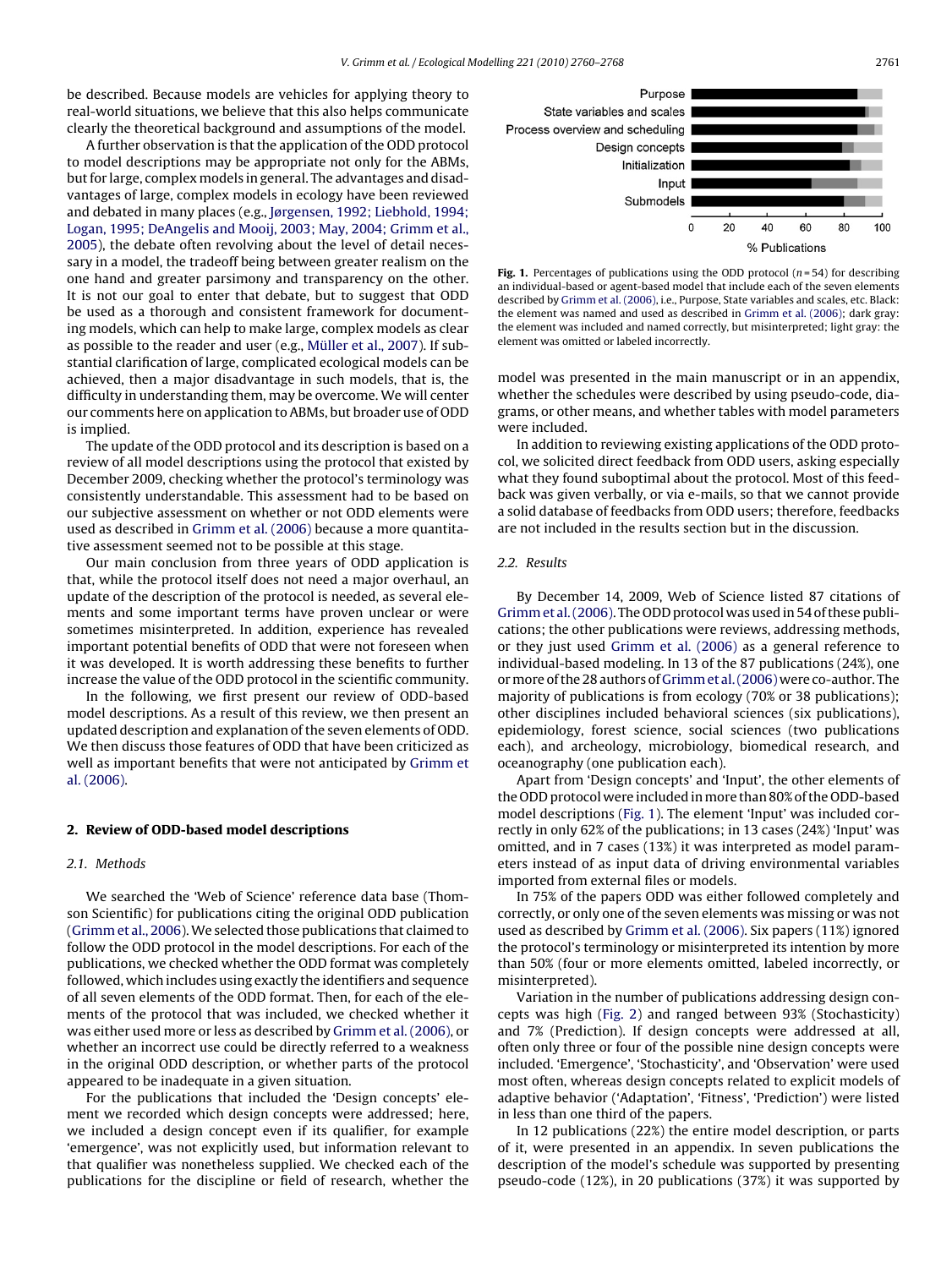<span id="page-2-0"></span>

**Fig. 2.** From the 43 publications that included the element 'Design concepts', the percentage of publications that address a certain design concept.

diagrams, and in two cases it was supported by Unified Modeling Language (UML) diagrams. In 37 publications (69%) parameters were presented using a table (the detailed evaluation sheet for all 54 ODD-based model descriptions is provided in [Supplementary](#page-7-0) [material\).](#page-7-0)

### 2.3. Discussion and lessons

The high proportion of almost correct and complete uses of the ODD protocol (75%) shows that the protocol is of value to the scientific community. The protocol has proven to be applicable for a wide range of individual- and agent-based models from various disciplines.We conclude that major changes of the protocol regarding the number and sequence of its elements are not necessary. [Fig. 1](#page-1-0) shows, however, that the description of the ODD elements should be improved. In the following we discuss in detail why each element was sometimes omitted, misunderstood, or renamed, and from this arrive at a modified and updated version of ODD, which is presented in the following section.

### 2.3.1. Purpose

This element was never misunderstood but was omitted in some cases. This is probably because re-stating the purpose was considered redundant; usually, the purpose of the model was already stated in the introduction of a publication. The purpose of including this element should therefore be explained more clearly and it must be made clear that here only a very short, summary description of a model's purpose is required.

### 2.3.2. State variables and scales

It seems that some authors had problems with the term 'state variables' (see also [Polhill et al., 2008\),](#page-8-0) because it seems to refer only to variables, or numbers, characterizing a physical or biological property of an agent. In many ABMs, however, agents are also distinguished by different behaviors or strategies, or by different values of certain model parameters; for example, all trees in an ABM might use the same submodel describing growth, but trees of different species might be distinguished by different growth parameters. The description of this element thus needs to make clear that state variables can include behavioral attributes and model parameters. Moreover, since this element of ODD describes the structure of a model, speaking only of state variables but not of the entities characterized by the state variables, could be confusing. Therefore, it should be made clear that this ODD element is about the model's entities, their state variables (possibly including behavioral attributes and model parameters), and the model's spatial and temporal scales

#### 2.3.3. Process overview and scheduling

[Grimm et al. \(2006\)](#page-8-0) noted that most model descriptions do not include a description of the model's schedule that is detailed and precise enough to allow the model to be re-implemented. Still, in many ODD-based model descriptions, the schedule was not entirely clear. For example, often it is not specified in what sequence model entities are processed and when state variables are updated; this also applies to many of the figures used to visualize the schedule. We found schedule descriptions based on pseudo-code most useful. We conclude that the ODD protocol needs to describe more precisely what information this element should contain, and it should recommend using pseudo-code. It should also be made clear that in this ODD element processes are only listed, using the (selfexplaining) names of their corresponding submodels, and except for very simple models, no details of the submodels should be presented here.

#### 2.3.4. Design concepts

This element was omitted in quite a few applications and, if it was included, often only very few concepts were addressed. One reason for this is probably that many ABMs do not include explicit submodels of adaptive behavior, so that none of the design concepts related to adaptive behavior apply. Another reason, however, is that the rationale of having design concepts included in the ODD protocol needs to be better explained. 'Fitness', one of the original design concepts, seems now to have been too narrow; a more general term, like 'objectives' is needed to make ODD more generally applicable. One concept essential to some ABMs, especially of human agents, is learning: whether and how agents change the rules or parameters governing behavior as a consequence of their experience. Learning is exactly the kind of concept that should be highlighted in this section, but the original protocol had no clear place for it.

At a more general level, independent of agent-based modeling, one or many basic principles are likely to underlie a model's design. In ecology, models can be based on basic principles, theory ([Grimm,](#page-8-0) [1999\),](#page-8-0) or general approaches, for example foraging theory, habitat selection, trophic interactions, trait-mediated interactions, etc. Similar basic principles exist in other disciplines. To better understand the design of an ABM (or any large, complex model) it should be explained how simple basic principles were taken into account in the design of a more realistic and mechanistically richer model. Therefore, basic principles should be included in the list of design concepts.

### 2.3.5. Initialization

This element seems to be relatively clear. If it was omitted, then this was usually in papers that ignored most of the ODD elements anyway.

### 2.3.6. Input

The name of this element was obviously confusing, since for many modelers 'input' refers to parameter values and sometimes also initial values of state variables. In the updated ODD, this element should be renamed to avoid this misunderstanding.

### 2.3.7. Submodels

This element was usually named and used as intended by the ODD protocol. However, often the submodels' names and the names of the processes listed in process overview and scheduling did not match. Moreover, the clear separation between the factual description of a submodel; i.e., its equations, rules and algorithms, and explanations of its rationale, which is recommended by ODD, often did not exist. In the updated protocol, this has to be explained more clearly.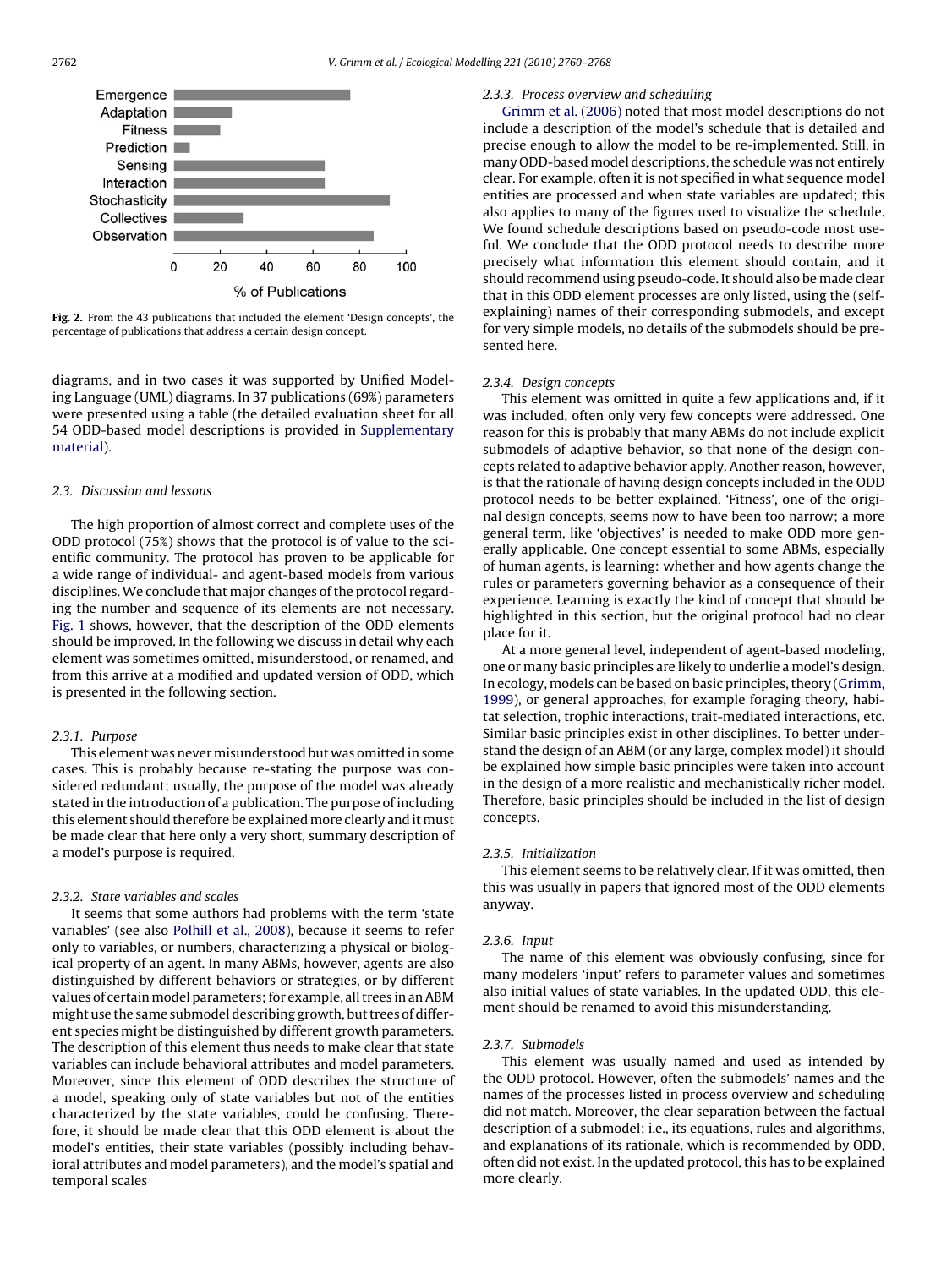#### **Table 1**

The seven elements of the original and updated ODD protocol. The names of two elements was modified (elements 2 and 6), one design concept was renamed (from Fitness to Objectives, and two design concepts were added (Basic principles and Learning). Numbering the seven elements when using the protocol is optional. The elements can be grouped in three categories (Overview, Design concepts, Details; hence: ODD), but these categories are not meant to be included when using the ODD protocol.

|                 | Elements of the original ODD protocol (Grimm et al., 2006)                                                                   | Elements of the updated ODD protocol                                                                                                          |
|-----------------|------------------------------------------------------------------------------------------------------------------------------|-----------------------------------------------------------------------------------------------------------------------------------------------|
| Overview        | 1. Purpose<br>2. State variables and scales<br>3. Process overview and scheduling                                            | 1. Purpose<br>2. Entities, state variables, and scales<br>3. Process overview and scheduling                                                  |
|                 | 4. Design concepts<br>• Emergence<br>• Adaptation                                                                            | 4. Design concepts<br>• Basic principles<br>• Emergence<br>• Adaptation                                                                       |
| Design concepts | $\bullet$ Fitness<br>• Prediction<br>$\bullet$ Sensing<br>• Interaction<br>• Stochasticity<br>• Collectives<br>• Observation | • Objectives<br>$\bullet$ Learning<br>• Prediction<br>$\bullet$ Sensing<br>• Interaction<br>• Stochasticity<br>• Collectives<br>• Observation |
| Details         | 5. Initilization<br>6. Input<br>7. Submodels                                                                                 | 5. Initialization<br>6. Input data<br>7. Submodels                                                                                            |

### **3. The ODD protocol: an updated definition**

The following description and explanation of the seven elements of ODD is designed to fix the problems and ambiguities of the original protocol and its description. This updated ODD protocol fully replaces the original description given by [Grimm et al. \(2006\),](#page-8-0) which is obsolete because of its ambiguities; however, the description of ODD's overall purpose and rationale given by [Grimm et al.](#page-8-0) [\(2006\)](#page-8-0) is still valid. The ODD protocol is defined by the seven elements described below, their labels or identifiers, and the sequence in which they are described. For clarification, a few identifiers have been renamed slightly and two design concepts have been added (Table 1).

Using ODD means using exactly these identifiers in the order specified by the protocol (numbering the elements, though, from 1 to 7 is optional and can depend on journal formatting requirements). There are manuscripts that claimed to follow the ODD protocol, but the order of elements was changed, elements were lumped, modified identifiers were used, or entire elements omitted. The purpose of a standard is, however, to assure a common understanding of the work done. Therefore it must be followed consistently.

When ODD is used, it should be referred to in the following way: "the model description follows the ODD (Overview, Design concepts, Details) protocol [\(Grimm et al., 2006, t](#page-8-0)his work)". This is important because when using a standard it is necessary to refer to where it has been described. Moreover, systematic evaluation of the practice of using ODD, as has been done in this review, would be impossible without references to the publications presenting ODD and its update.

In the following update of ODD, each element is described by questions providing a kind of checklist and explanations. A template document for writing ODD model descriptions that contains the following questions and explanations is included in [Supplementary material.](#page-7-0)

### 3.1. Purpose

Question: What is the purpose of the model?

Explanation: Every model has to start from a clear question, problem, or hypothesis. Therefore, ODD starts with a concise summary of the overall objective(s) for which the model was developed. Do not describe anything about how the model works here, only what it is to be used for. We encourage authors to use this paragraph independently of any presentation of the purpose in the introduction of their article, since the ODD protocol should be complete and understandable by itself and not only in connection with the whole publication (as it is also the case for figures, tables and their legends). If one of the purposes of a model is to expand from basic principles to richer representation of real-world scenarios, this should be stated explicitly.

### 3.2. Entities, state variables, and scales

Questions: What kinds of entities are in the model? By what state variables, or attributes, are these entities characterized? What are the temporal and spatial resolutions and extents of the model?

Explanation: An entity is a distinct or separate object or actor that behaves as a unit and may interact with other entities or be affected by external environmental factors. Its current state is characterized by its state variables or attributes. A state variable or attribute is a variable that distinguishes an entity from other entities of the same type or category, or traces how the entity changes over time. Examples are weight, sex, age, hormone level, social rank, spatial coordinates or which grid cell the entity is in, model parameters characterizing different types of agents (e.g., species), and behavioral strategies. The entities of an ABM are thus characterized by a set, or vector ([Chambers, 1993; Huse et al., 2002\),](#page-8-0) of attributes, which can contain both numerical variables and references to behavioral strategies.

One way to define entities and state variables is the following: if you want (as modelers often do) to stop the model and save it in its current state, so it can be re-started later in exactly the same state, what kinds of information must you save?

If state variables have units, they should be provided. State variables can change in the course of time (e.g., weight) or remain constant (e.g., sex, species-specific parameters, location of a nonmobile entity). State variables should be low level or elementary in the sense that they cannot be calculated from other state variables. For example, if farmers are represented by grid cells which have certain spatial coordinates, the distance of a farmer to a certain service centre would not be a state variable because it can be calculated from the farmer's and service centre's positions.

Most ABMs include the following types of entities: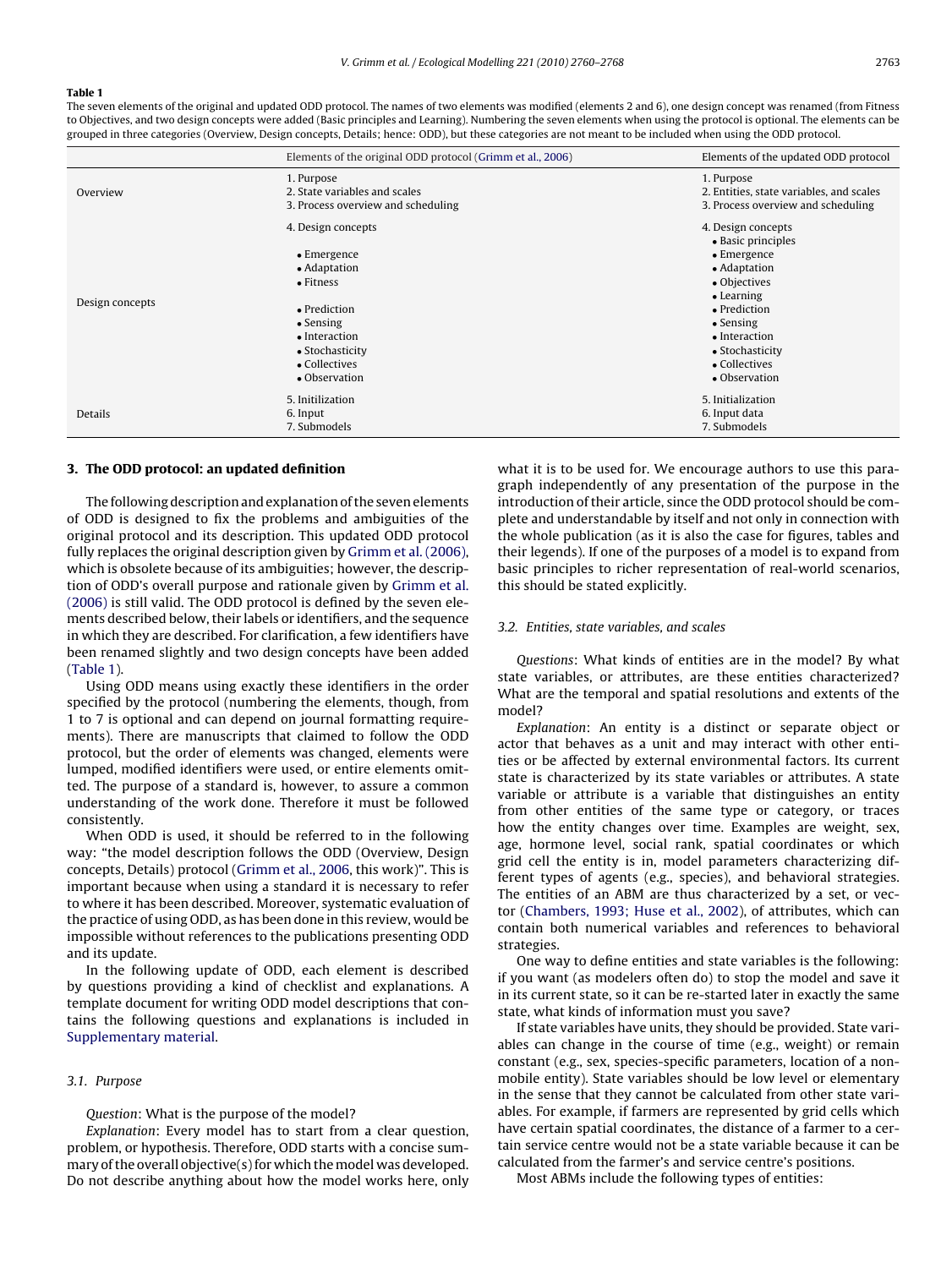- Agents/individuals. A model can have different types of agents; for example, wolves and sheep, and even different sub-types within the same type, for example different functional types of plants or different life stages of animals. Examples of types of agents include the following: organisms, humans, or institutions. Example state variables include: identity number (i.e., even if all other state variables would be the same, the agent would still maintain a unique identity), age, sex, location (which may just be the grid cell it occupies instead of coordinates), size, weight, energy reserves, signals of fitness, type of land use, political opinion, cell type, species-specific parameters describing, for example, growth rate and maximum age, memory (e.g., list of friends or quality of sites visited the previous 20 time steps), behavioral strategy, etc.
- Spatial units (e.g., grid cells). Example state variables include the following: location, a list of agents in the cell, and descriptors of environmental conditions (elevation, vegetation cover, soil type, etc.) represented by the cell. In some ABMs, grid cells are used to represent agents: the state and behavior of trees, businesses, etc., that can be modeled as characteristics of a cell. Some overlap of roles can occur. For example, a grid cell may be an entity with its own variables (e.g., soil moisture content, soil nutrient concentration, etc., for a terrestrial cell), but may also function as a location, and hence an attribute, of an organism.
- Environment. While spatial units often represent environmental conditions that vary over space, this entity refers to the overall environment, or forces that drive the behavior and dynamics of all agents or grid cells. Examples of environmental variables are temperature, rainfall, market price and demand, fishing pressure, and tax regulations.
- Collectives. Groups of agents can have their own behaviors, so that it can make sense to distinguish them as entities; for example, social groups of animals, households of human agents, or organs consisting of cells. A collective is usually characterized by the list of its agents, and by specific actions that are only performed by the collective, not by their constitutive entities.

In describing spatial and temporal scales and extents (the amount of space and time represented in a simulation), it is important to specify what the model's units represent in reality. For example: "One time step represents 1 year and simulations were run for 100 years. One grid cell represents 1 ha and the model landscape comprised  $1000 \times 1000$  ha; i.e., 10,000 square kilometers".

#### 3.3. Process overview and scheduling

Questions: Who (i.e., what entity) does what, and in what order? When are state variables updated? How is time modeled, as discrete steps or as a continuum over which both continuous processes and discrete events can occur? Except for very simple schedules, one should use pseudo-code to describe the schedule in every detail, so that the model can be re-implemented from this code. Ideally, the pseudo-code corresponds fully to the actual code used in the program implementing the ABM.

Explanation: The "does what?" in the first question refers to the model's processes. In this ODD element only the self-explanatory names of the model's processes should be listed: 'update habitat', 'move', 'grow', 'buy', 'update plots', etc. These names are then the titles of the submodels that are described in the last ODD element, 'Submodels'. Processes are performed either by one of the model's entities (for example: 'move'), or by a higher-level controller that does things such as updating plots or writing output to files. To handle such higher-level processes, ABM software platforms like Swarm [\(Minar et al., 1996\)](#page-8-0) and NetLogo [\(Wilensky, 1999\)](#page-8-0) include the concept of the 'Model', or 'Observer', itself; that is, a controller object that performs such processes.

By "in what order?" we refer to both the order in which the different processes are executed and the order in which a process is performed by a set of agents. For example, feeding may be a process executed by all the animal agents in a model, but we must also specify the order in which the individual animals feed; that is, whether they feed in random order, or fixed order, or size-sorted order. Differences in such ordering can have a very large effect on model outputs [\(Bigbee et al., 2006; Caron-Lormier et al., 2008\).](#page-8-0)

The question of when variables are updated includes the question of whether a state variable is immediately assigned a new value as soon as that value is calculated by a process (asynchronous updating), or whether the new value is stored until all agents have executed the process, and then all are updated at once (synchronous updating). Most ABMs represent time simply by using time steps: assuming that time moves forward in chunks. But time can be represented in other ways ([Grimm and Railsback, 2005,](#page-8-0) Chapter 5). Defining a model's schedule includes stating how time is modeled, if it is not clear from the 'Entities, State Variables, and Scales' element.

### 3.4. Design concepts

Questions: There are eleven design concepts. Most of these were discussed extensively by[Railsback \(2001\)](#page-8-0) and [Grimm and Railsback](#page-8-0) [\(2005; Chapter. 5\), a](#page-8-0)nd are summarized here via the following questions.

### 3.4.1. Basic principles

Which general concepts, theories, hypotheses, or modeling approaches are underlying the model's design? Explain the relationship between these basic principles, the complexity expanded in this model, and the purpose of the study. How were they taken into account? Are they used at the level of submodels (e.g., decisions on land use, or foraging theory), or is their scope the system level (e.g., intermediate disturbance hypotheses)? Will the model provide insights about the basic principles themselves, i.e., their scope, their usefulness in real-world scenarios, validation, or modification [\(Grimm, 1999\)?](#page-8-0) Does the model use new, or previously developed, theory for agent traits from which system dynamics emerge (e.g., 'individual-based theory' as described by [Grimm and](#page-8-0) [Railsback \[2005; Grimm et al., 2005\]\)](#page-8-0)?

### 3.4.2. Emergence

What key results or outputs of the model are modeled as emerging from the adaptive traits, or behaviors, of individuals? In other words, what model results are expected to vary in complex and perhaps unpredictable ways when particular characteristics of individuals or their environment change? Are there other results that are more tightly imposed by model rules and hence less dependent on what individuals do, and hence 'built in' rather than emergent results?

#### 3.4.3. Adaptation

What adaptive traits do the individuals have? What rules do they have for making decisions or changing behavior in response to changes in themselves or their environment? Do these traits explicitly seek to increase some measure of individual success regarding its objectives (e.g., "move to the cell providing fastest growth rate", where growth is assumed to be an indicator of success; see the next concept)? Or do they instead simply cause individuals to reproduce observed behaviors (e.g., "go uphill 70% of the time") that are implicitly assumed to indirectly convey success or fitness?

### 3.4.4. Objectives

If adaptive traits explicitly act to increase some measure of the individual's success at meeting some objective, what exactly is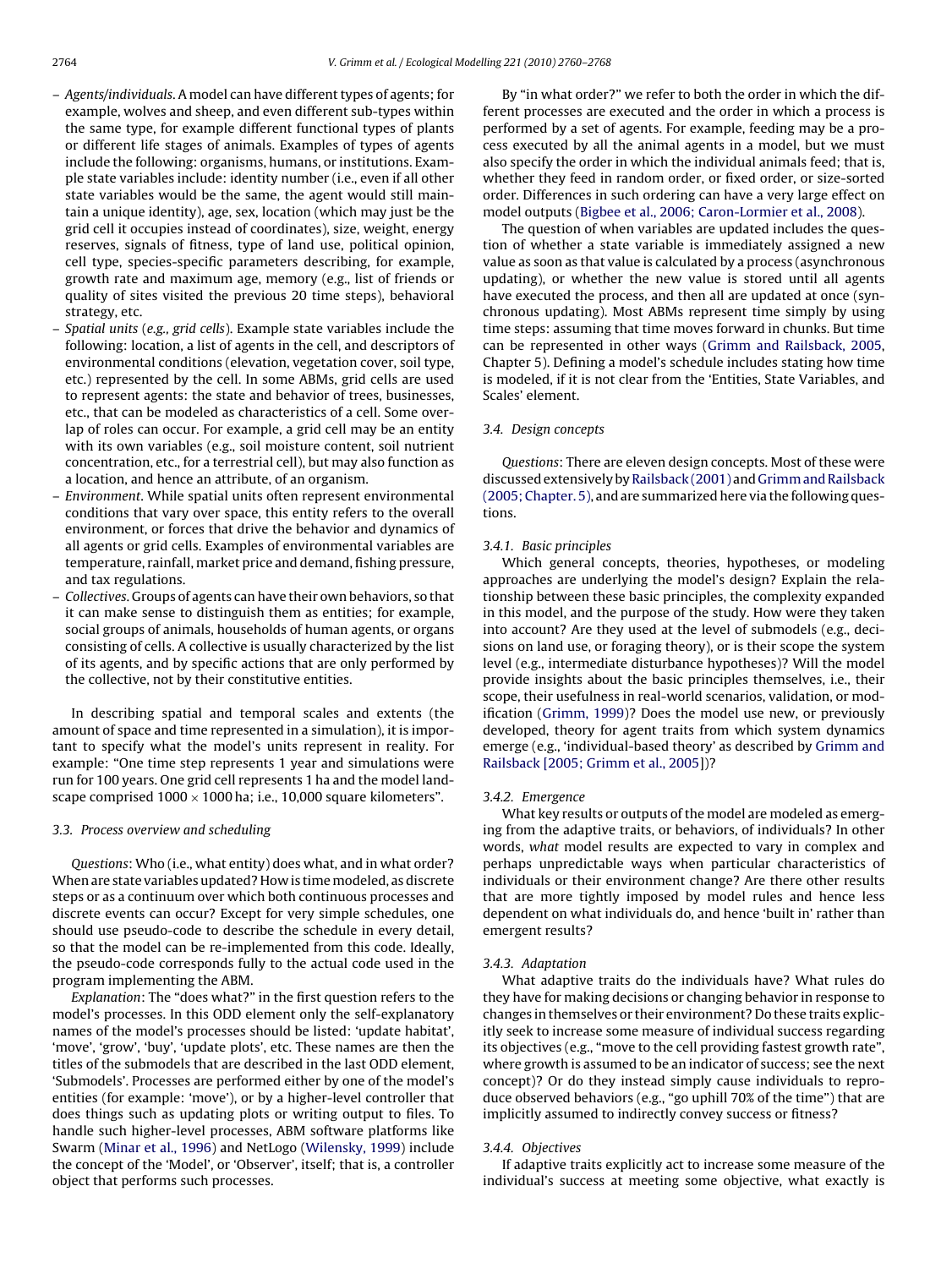that objective and how is it measured? When individuals make decisions by ranking alternatives, what criteria do they use? Some synonyms for 'objectives' are 'fitness' for organisms assumed to have adaptive traits evolved to provide reproductive success, 'utility' for economic reward in social models or simply 'success criteria' (note that the objective of such agents as members of a team, social insects, organs – e.g., leaves – of an organism, or cells in a tissue, may not refer to themselves but to the team, colony or organism of which they are a part).

### 3.4.5. Learning

Many individuals or agents (but also organizations and institutions) change their adaptive traits over time as a consequence of their experience? If so, how?

### 3.4.6. Prediction

Prediction is fundamental to successful decision-making; if an agent's adaptive traits or learning procedures are based on estimating future consequences of decisions, how do agents predict the future conditions (either environmental or internal) they will experience? If appropriate, what internal models are agents assumed to use to estimate future conditions or consequences of their decisions? What tacit or hidden predictions are implied in these internal model assumptions?

### 3.4.7. Sensing

What internal and environmental state variables are individuals assumed to sense and consider in their decisions? What state variables of which other individuals and entities can an individual perceive; for example, signals that another individual may intentionally or unintentionally send? Sensing is often assumed to be local, but can happen through networks or can even be assumed to be global (e.g., a forager on one site sensing the resource levels of all other sites it could move to). If agents sense each other through social networks, is the structure of the network imposed or emergent? Are the mechanisms by which agents obtain information modeled explicitly, or are individuals simply assumed to know these variables?

### 3.4.8. Interaction

What kinds of interactions among agents are assumed? Are there direct interactions in which individuals encounter and affect others, or are interactions indirect, e.g., via competition for a mediating resource? If the interactions involve communication, how are such communications represented?

#### 3.4.9. Stochasticity

What processes are modeled by assuming they are random or partly random? Is stochasticity used, for example, to reproduce variability in processes for which it is unimportant to model the actual causes of the variability? Is it used to cause model events or behaviors to occur with a specified frequency?

#### 3.4.10. Collectives

Do the individuals form or belong to aggregations that affect, and are affected by, the individuals? Such collectives can be an important intermediate level of organization in an ABM; examples include social groups, fish schools and bird flocks, and human networks and organizations. How are collectives represented? Is a particular collective an emergent property of the individuals, such as a flock of birds that assembles as a result of individual behaviors, or is the collective simply a definition by the modeler, such as the set of individuals with certain properties, defined as a separate kind of entity with its own state variables and traits?

#### 3.4.11. Observation

What data are collected from the ABM for testing, understanding, and analyzing it, and how and when are they collected? Are all output data freely used, or are only certain data sampled and used, to imitate what can be observed in an empirical study ("Virtual Ecologist" approach; [Zurell et al., 2010\)?](#page-8-0)

Explanation: The 'Design concepts' element of the ODD protocol does not describe the model per se; i.e., it is not needed to replicate a model. However, these design concepts tend to be characteristic of ABMs, though certainly not exclusively. They may also be crucial to interpreting the output of a model, and they are not described well via traditional model description techniques such as equations and flow charts. Therefore, they are included in ODD as a kind of checklist to make sure that important model design decisions are made consciously and that readers are aware of these decisions [\(Railsback, 2001; Grimm and Railsback, 2005\).](#page-8-0) For example, almost all ABMs include some kinds of adaptive traits, but if these traits do not use an explicit objective measure the 'Objectives' and perhaps 'Prediction' concepts are not relevant (though many ABMs include hidden or implicit predictions). Also, many ABMs do not include learning or collectives. Unused concepts can be omitted in the ODD description.

There might be important concepts underlying the design of an ABM that are not included in the ODD protocol. If authors feel that it is important to understand a certain new concept to understand the design of their model, they should give it a short name, clearly announce it as a design concept not included in the ODD protocol, and present it at the end of the Design concepts element.

### 3.5. Initialization

Questions: What is the initial state of the model world, i.e., at time  $t = 0$  of a simulation run? In detail, how many entities of what type are there initially, and what are the exact values of their state variables (or how were they set stochastically)? Is initialization always the same, or is it allowed to vary among simulations? Are the initial values chosen arbitrarily or based on data? References to those data should be provided.

Explanation: Model results cannot be accurately replicated unless the initial conditions are known. Different models, and different analyses using the same model, can of course depend quite differently on initial conditions. Sometimes the purpose of a model is to analyze consequences of its initial state, and other times modelers try hard to minimize the effect of initial conditions on results.

#### 3.6. Input data

Question: Does the model use input from external sources such as data files or other models to represent processes that change over time?

Explanation: In models of real systems, dynamics are often driven in part by a time series of environmental variables, sometimes called external forcings; for example annual rainfall in semi-arid savannas ([Jeltsch et al., 1996\).](#page-8-0) "Driven" means that one or more state variables or processes are affected by how these environmental variables change over time, but these environmental variables are not themselves affected by the internal variables of the model. For example, rainfall may affect the soil moisture variable of grid cells and, therefore, how the recruitment and growth of trees change. Often it makes sense to use observed time series of environmental variables so that their statistical qualities (mean, variability, temporal autocorrelation, etc.) are realistic. Alternatively, external models can be used to generate input, e.g., a rainfall time series [\(Eisinger and Wiegand, 2008\).](#page-8-0) Obviously, to replicate an ABM, any such input has to be specified and the data or models provided, if possible (publication of input data for some social simulations can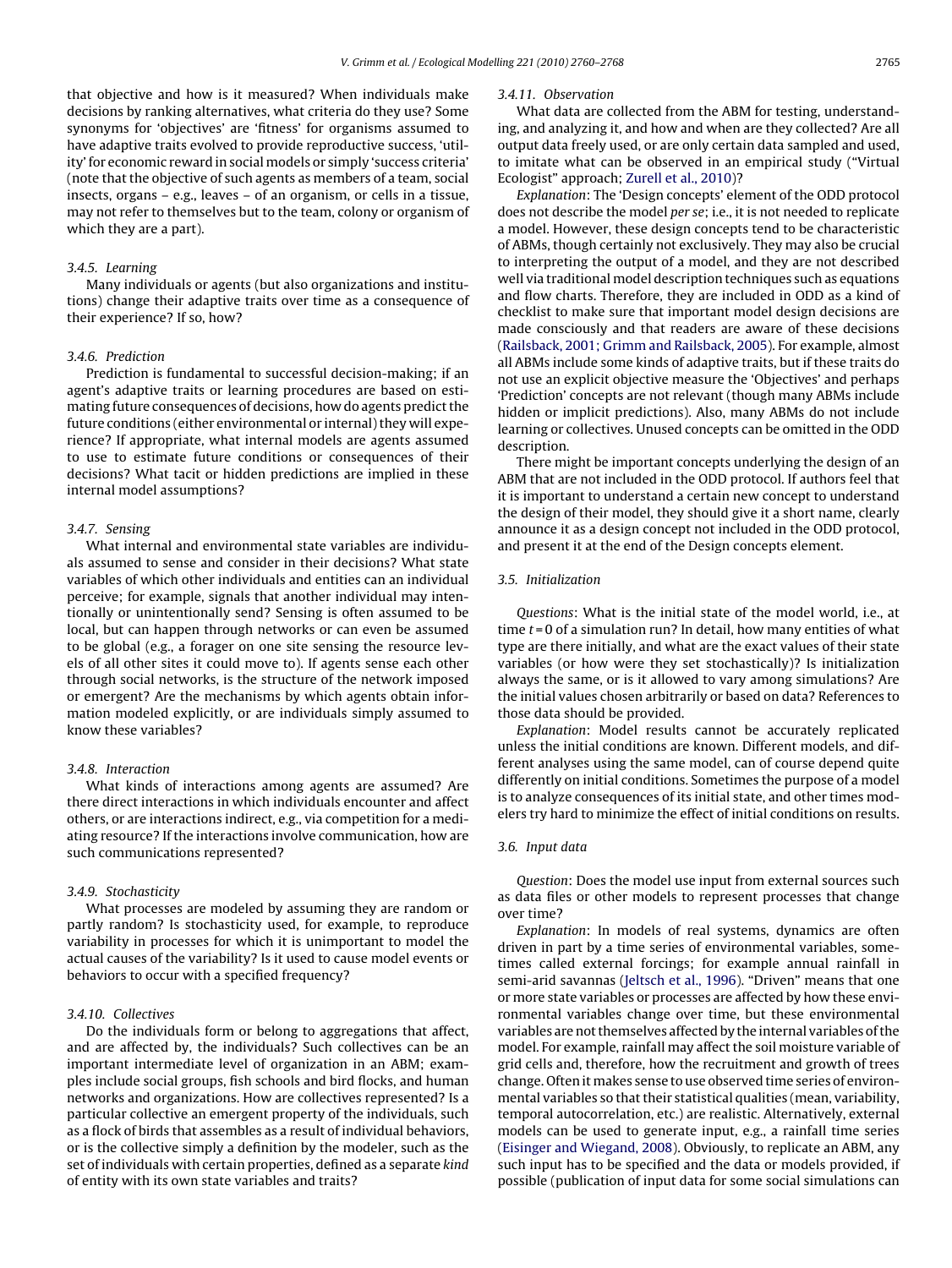be constrained by confidentiality considerations.) If a model does not use external data, this element should nevertheless be included, using the statement: "the model does not use input data to represent time-varying processes." Note that 'Input data' does not refer to parameter values or initial values of state variables.

### 3.7. Submodels

Questions: What, in detail, are the submodels that represent the processes listed in 'Process overview and scheduling'?What are the model parameters, their dimensions, and reference values? How were submodels designed or chosen, and how were they parameterized and then tested?

Explanation: The submodels are presented in detail and completely. The factual description of the submodel, i.e., equation(s) and algorithms, should come first and be clearly separated from additional information. From what previous model this submodel was taken or whether a new submodel was formulated, and why, can be explained. If parameterization is not discussed outside the ODD description, it can be included here. The parameter definitions, units, and values used (if relevant) should be presented in tables.

Any description of an ABM and its submodels will seem ad hoc and lack credibility if there is no justification for why and how formulations were chosen or how new formulations were designed and tested. Because agent-based modeling is new and lacks a firm foundation of theory and established methods, we expect ODD descriptions to include appropriate levels of explanation and justification for the design decisions they illustrate, though this should not interfere with the primary aim of giving a concise and readable account of the model. Justification can be very brief in the Overview and Design concepts sections, but the complete description of submodels is likely to include references to relevant literature, as well as independent implementation, testing, calibration, and analysis of submodels.

ODD-based model descriptions consist of the seven elements described above; however, in most cases it will be necessary to have a simulation experiments or model analysis section following the model description (see Section 4).

### **4. Discussion**

We have provided an updated ODD protocol for describing individual-based and agent-based models. Our updated description of ODD provides questions that can serve as a checklist for describing ABMs. We also renamed a few ODD elements to improve clarity, and added two design concepts: Basic principles and Learning.

In the following, we discuss both the three most frequently raised critiques in the protocol and emergent benefits which were not anticipated by [Grimm et al. \(2006\).](#page-8-0)

#### 4.1. Complaints about ODD

#### 4.1.1. ODD can be redundant

Three elements of ODD were noted as being sources of redundancy: Purpose (likely to also be presented in a paper's introduction); Design concepts (included, more or less explicitly, in submodels' descriptions); and Submodels (because the submodels are also listed in Process Overview and Scheduling). We agree that there is some redundancy, but it is a price for the hierarchical structure of ODD, and it can be kept to an acceptable level. For example, redundancy in the Purpose element can be reduced by keeping this section very short. The redundancy associated with Design concepts often need not exist, because any details used in this element can then be left out of the Submodels element. The minor redundancy introduced by first providing the Process Overview and Schedule before all the submodel details is, in fact, needed to make sure that readers know and understand the context of each submodel. This is particularly appropriate if submodel details are published in appendix or separately, which can be necessary for complex models (see Section [2.2\).](#page-1-0)

### 4.1.2. ODD is overdone for simple models

Some ABMs are extremely simple, and describing them in ODD could use considerablymore space than a complete description that does not use ODD. However, the benefits of using ODD are just as applicable to simple models, and it helps the reader understand what was left out to keep the model simple. The format of ODD can be shortened, when appropriate, such as by using continuous text instead of separate document subsections for each ODD element (see, for example, [Jovani and Grimm, 2008\).](#page-8-0)

### 4.1.3. ODD separates units of object-oriented implementations

In object-oriented programming (OOP), model entities (i.e., agents) and their behaviors (i.e., processes and submodels) form one unit: objects with properties (state variables) and methods (processes). ODD, however, requires the properties and methods to be presented separately.

OOP is currently the natural platform for implementing ABMs (e.g., [Grimm and Railsback, 2005\),](#page-8-0) but OOP is not the only programming paradigm nor is it the last, and ODD was designed to be independent of software platforms. Moreover, the principle of encapsulation in OOP, which is designed to promote source code that is easier to maintain through collecting the data and methods that operate on them in one place, clearly does not necessarily apply for creating readable accounts of that code for humans.

Presenting entities first, describing them completely, and then describing what these entities can do, has the advantage that we first get a complete overview of what the model world is, before we learn how it can change. The link between entities and their processes is described in the model's schedule, where we specify who, i.e., what model entity, is performing a certain process or action. Readability is arguably improved through maintaining this separation.

[Grimm et al. \(2006\)](#page-8-0) recommend using Unified Modeling Language (UML) class diagrams to graphically describe the model structure, but we refrain from this recommendation now, to make sure that ODD is independent of how models are implemented.

### 4.2. Emergent benefits of ODD

#### 4.2.1. ODD promotes rigorous model formulation

[Grimm et al. \(2006\)](#page-8-0) realized that we needed a way to communicate ABMs in a common format, because there was also no common, structured format for describing ABMs. But we found that once people develop experience using ODD to describe models, they start formulating new ABMs in the ODD format ([Grimm, 2008\).](#page-8-0) The ODD protocol thus represents a natural and logical way to compose a model.

Starting with the formulation of the model's purpose, the next question to address is what entities should be in the model, and by what state variables or attributes those entities should be characterized. The next step is to consider what scales the model should use, what processes should be represented, and how the processes should be scheduled. The checklist of design concepts can then be used to decide such things as which processes should be imposed via empirical knowledge and fixed rates and probabilities, and which processes should emerge from adaptive behaviors. A detailed formulation for every submodel will then have to specified, often starting with extremely simple versions and increasing their sophistication, if needed, later on (decisions made throughout the modeling cycle [\[Grimm and Railsback, 2005\]](#page-8-0) are likely to be iterative). In so doing, it is necessary to think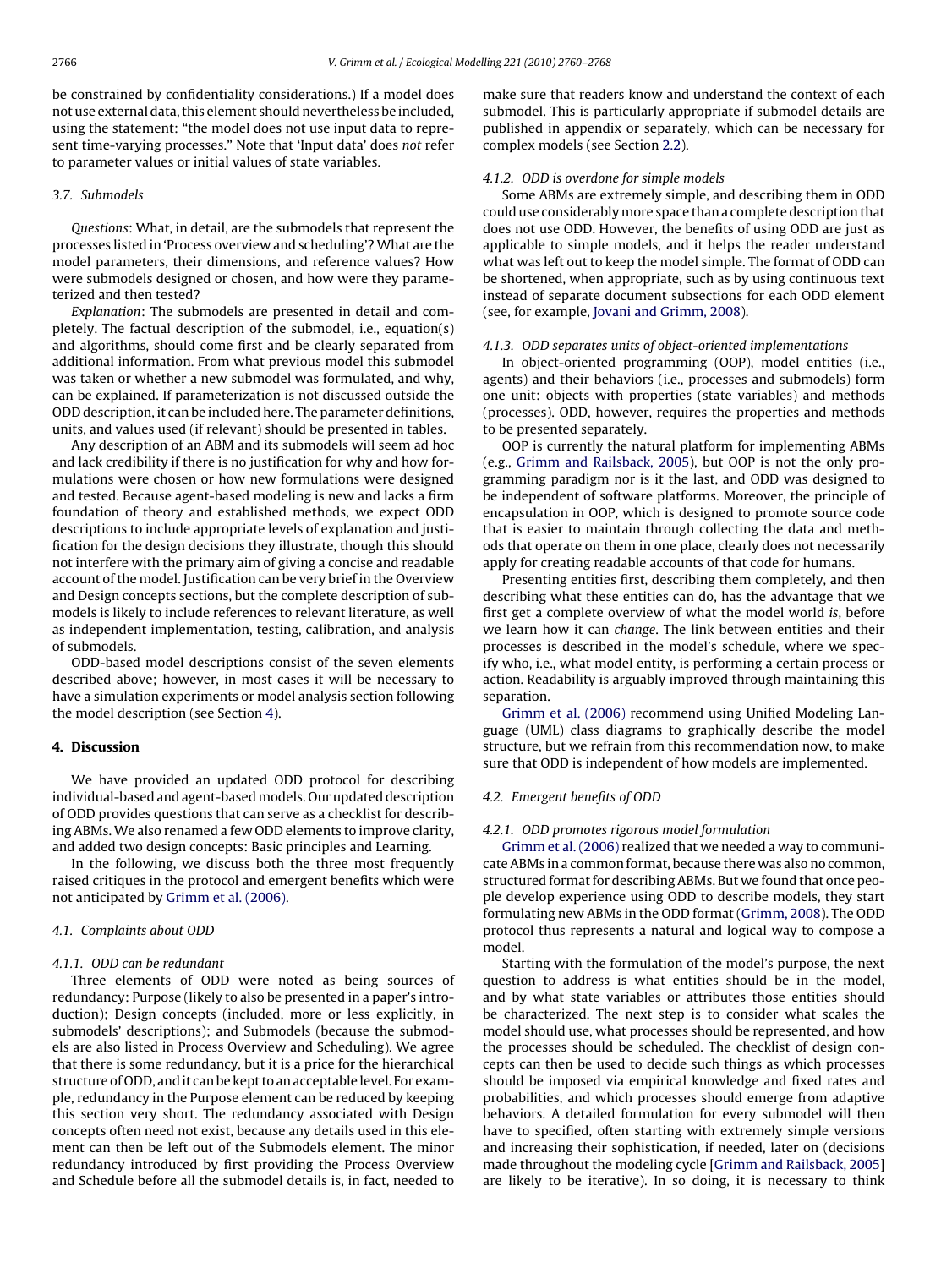<span id="page-7-0"></span>about what input data are needed and how to initialize the simulations.

It was the declared aim of ODD to increase readers' understanding of model descriptions by developing their expectations (sensu [Gopen and Swan, 1990\) o](#page-8-0)f what information about a model is provided where and in what order. We are surprised by how strong these expectations are after using ODD for some time. There is thus a good chance that ODD will become fully established – used in most ABM publications – because once one starts using it, one very quickly gets used to it and considers it a natural and meaningful way to communicate and formulate ABMs or other complex models.

#### 4.2.2. ODD facilitates reviews and comparisons of ABMs

Reviewing several ABMs that deal with a certain kind of problem or system is quite a task. To start, categories and criteria for classifying models must be identified, by itself a difficult task. If, however, the models are described in the ODD format, a review of their purpose, scales, structure, and process formulation is greatly simplified: one just puts the corresponding parts together in a table and scans for similarities and differences.

The first published review of ABMs that is based on ODD was a review of mangrove forest models [\(Berger et al., 2008\).](#page-8-0) One important result of this review was that models initially perceived as fundamentally different turned out, when their basic structure design concepts were illuminated by ODD, to be unexpectedly similar (see also [Polhill et al., 2008; Hellweger and Bucci,](#page-8-0) [2009\).](#page-8-0)

### 4.2.3. ODD may promote more holistic approaches to modeling and theory

In ecology, theory and modeling is currently transitioning from simple conceptual and idealized mathematical models derived from, e.g., Life History Theory ([Murdoch, 1966; Williams, 1966\)](#page-8-0) and Optimal Foraging Theory [\(Emlen, 1966; MacArthur and Pianka,](#page-8-0) [1966\)](#page-8-0) to approaches that combine ecology with physiology and psychology, to incorporate underlying mechanisms of phenomena at the ecological level (e.g., [Gilmour et al., 2005; White et](#page-8-0) [al., 2007; McNamara and Houston, 2009; Dingemanse et al., 2010;](#page-8-0) [Pravosudov and Smulders, 2010\).](#page-8-0) Models of these phenomena are unavoidably becoming more complex, often requiring the use of ABMs. As complex models become the rule in bridging the biological, and similarly the social sciences, stringent protocols are needed to ensure communication between disciplines.

Clear communication of models should also be clear communication of theory. Theoretical considerations underlie all models, but in large models the theoretical foundations may be lost. We suggested above that Design concepts are augmented by 'Basic principles' to include what the modelers see as the theory motivating their models. Models should be the means by which general theoretical concepts and equations are given specific forms to apply to the real world.

Our impression is that one of the greatest problems of ecology (and perhaps also in social sciences) as a science is that ecological theory is highly scattered and not always clearly articulated in models. This is especially obvious when several clusters of theory are gathered in an ABM or other large model. The ODD protocol is one way to allow the theoretical aspects of these models to be articulated more clearly, and also for the important theory gaps to be visible. Wide use of the updated ODD protocol would thus facilitate approaches and theory which are holistic in the sense that they link levels of organization, different case studies, and possibly even different disciplines.

#### 4.3. Limitations and outlook

One inherent limitation of ODD is that it is designed to describe a definite model version, whereas we often have to compare different versions to identify the best among alternative submodels, or to learn about the significance of different model designs, assumptions, and parameterizations. However, a focused model analysis requires a reference. We therefore recommend, as did [Grimm et al. \(2006\),](#page-8-0) to broaden the reference ODD of a model by a separate section in the Materials and Methods section called Simulation Experiments or Model Analysis.

A similar problem is that different publications are often based on different versions of the same model, with only a few of the models entities or processes changed. For such cases, it would be convenient to have a  $\Delta$ -ODD that describes only the differences from a reference version of the model. A  $\Delta$ -ODD might be possible and useful, but in the meantime we still recommend that a full ODD description be provided (often, in an appendix) for each published version.

An inherent limitation of our review and update is that the usefulness of a proposed standard – ODD – was assessed by some of those who originally proposed this protocol (or tested it for the social sciences). Independent and more quantitative tests would be preferable and we hope to see them in the future. For example, ODD's usefulness for making models replicable could be tested by comparing replications of ODD-based and other model descriptions. The ultimate test, though, of ODD's usefulness and potential for becoming "the" standard for describing ABMs (and possibly other types of large, complex models) is how widely ODD will be used in the future. Within only six months – between our evaluation of the literature and writing this (July 26, 2010) – the number of citations of the original ODD paper increased from 87 to 123, which we take as an indicator for the increasing, and to some degree self-reinforcing use of ODD as a standard format.

None of the ODD initiators were entirely convinced by ODD's benefits in the beginning. Their opinions improved while using the protocol for their own model descriptions and, more often, while using it as a tool for model development during teaching agent-based modeling. It is also valuable for those faced with reviewing and reading modeling articles, who are otherwise faced with ad hoc descriptions of models that are often difficult to follow and incomplete. Our study of articles using ODD so far has shown that an update to the protocol is timely. We hope that this contribution will stimulate further researchers to try it, and offer feedback on how it may be further refined.

### **Acknowledgements**

We would like to thank two anonymous reviewers for comments on an earlier draft and all those who provided feedback on the ODD protocol, in particular: Thomas Banitz, Dan Brown, Jürgen Groeneveld, Jean Le Fur, Roger Jovani, Martin Köchy, Dawn Parker, Cyril Piou, Eva Roßmanith, Nadja Rüger, Gillian Salerno and Amelie Schmolke. DLD was supported by the Biological Resources Division of the U.S. Geological Survey, JGP was supported by funds from the Scottish Government Rural and Environment Research and Analysis Directorate.

#### **Appendix A. Supplementary data**

Supplementary data associated with this article can be found, in the online version, at [doi:10.1016/j.ecolmodel.2010.08.019](http://dx.doi.org/10.1016/j.ecolmodel.2010.08.019).